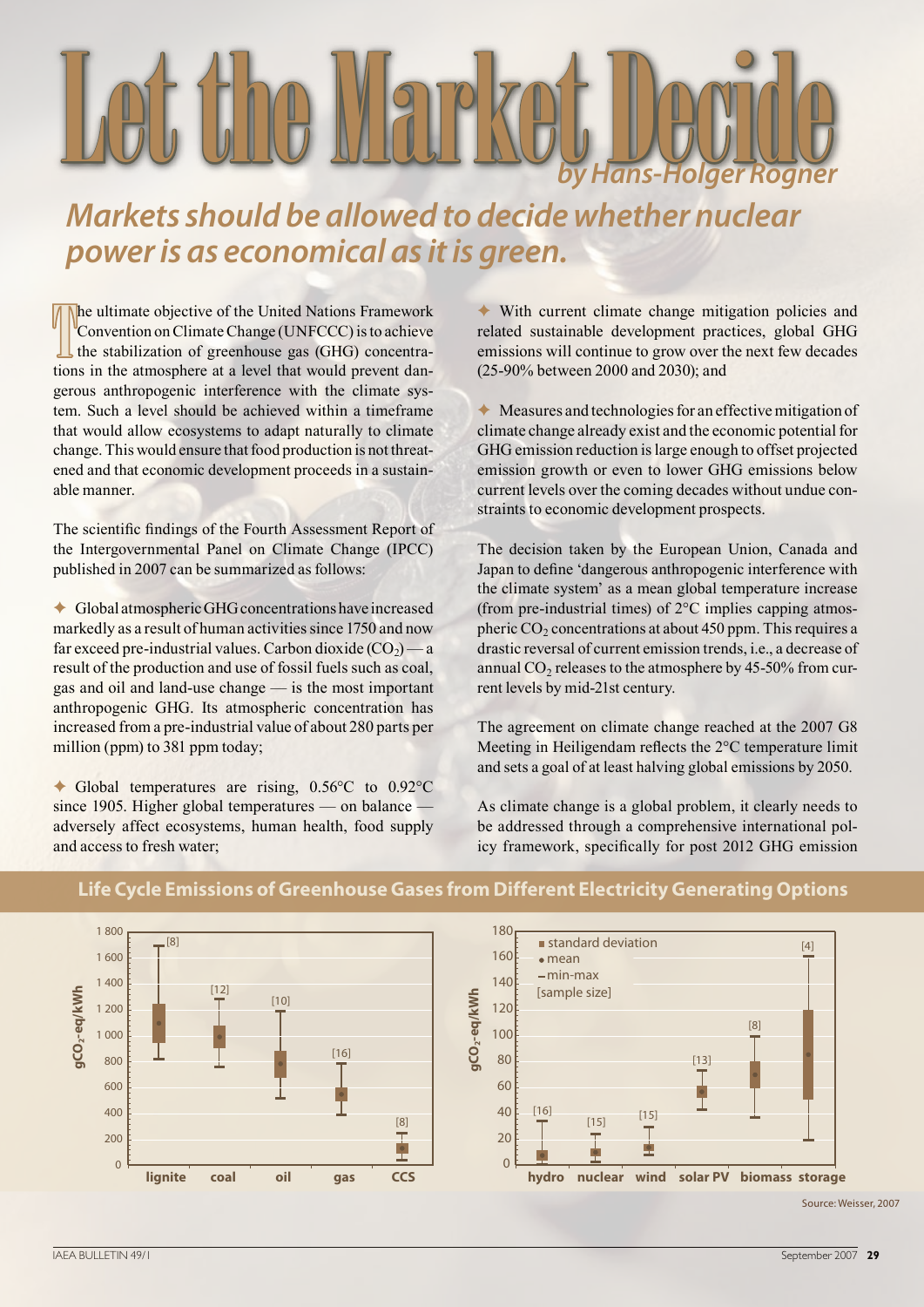#### **Range of Carbon Dioxide Reduction Costs for Electricity Technologies**





Source: World Bank 2006

reductions. Such a framework must address not only climate change but also energy security, economic growth and sustainable development, as well as comply with the UNFCCC principle of 'common but differentiated responsibilities and respective capabilities'. This principle assigns a leadership role to the developed economies in future efforts to reduce global GHG emissions. However, actions by developed economies alone will not be sufficient to stabilize GHG concentrations. Eventually, all countries will need to undertake effective climate commitments tailored to their particular situations, essentially by controlling the national carbon intensity of their economic development.

Effective and efficient mitigation of climate change in developing countries depends on the rate of global diffusion and transfer of climate friendly technologies. One way of fostering technology transfer is the Clean Development Mechanism (CDM) under the Kyoto Protocol. The CDM allows countries obliged to emission reductions under the Protocol to obtain emission credits achieved by investments in GHG mitigation outside their national borders, e.g. in developing countries.

### **Reducing GHG emissions**

It is generally accepted that the UNFCCC is the appropriate platform for negotiating future global action on climate change, i.e., a comprehensive post-2012 agreement (post-Kyoto) that would include all major GHG emitting countries.

Today, numerous technology options for GHG emission reductions already exist. These range from energy efficiency improvements, to switching from coal to natural gas and to more use of nuclear power and renewables. Other options expected to be commercially available in the near term include  $CO<sub>2</sub>$  capture and storage (CCS), e.g., coal combustion with the removal of  $CO<sub>2</sub>$  from flue gases and storage of the captured  $CO<sub>2</sub>$  in suitable geological repositories.

Each one of these mitigation options has different costs and benefits, reflecting the difference in their climate effectiveness (emissions per unit of energy), capital and operating costs (see figure, which shows the life-cycle GHG emissions for one kilowatt-hour (kWh) of electricity from different generating options). The complete nuclear power chain — from mining the uranium and manufacturing the fuel to constructing and operating the reactor and disposing of the waste — emits only 4-22 grams of  $CO_2$ -eq per kWh. This is about the same negligible emission rate as wind and hydropower, less than solar photovoltaic and bioenergy, and many times less than coal, oil and natural gas.

Having low life-cycle emissions is a necessary but not sufficient prerequisite for climate change mitigation: the technology must also meet cost and other performance criteria. Together, costs, performance and climate effectiveness determine the true mitigation potential of a particular technology.

In 2004, some 17400 TWh of global electricity generation contributed about 11 GtCO<sub>2</sub> to total GHG emissions (see figure). The 16% share of nuclear power in electricity generation avoided the emission of approximately  $2.0\n-2.2$  GtCO<sub>2</sub>eq, depending on what would have replaced nuclear power in today's electricity mix. Regardless, nuclear power today avoids more GHG emissions than what a fully implemented Kyoto Protocol would deliver. In the context of climate change, and thus in the context of the UNFCCC, nuclear energy is exclusively positive. It has no adverse impacts on the climate and the more it is used the more GHG emissions are avoided.

## **A more level playing field**

But what about the economics of nuclear power? Some skeptics say that while it may be a low GHG-emitting technology, its high capital costs make it too costly a mitigation option. This proposition can only be answered by comparing the climate change characteristics and costs of alternative mitigation options, through the metric life-cycle cost per tonne of  $CO<sub>2</sub>$  emission avoided. It is possible to illustrate the typical ranges of CO<sub>2</sub> reduction costs for different grid-based electricity generating technologies (see figure).

Nuclear power's mitigation costs are among the cheapest. At the low end, costs are even negative, indicating a growing market potential even without climate change benefits. Recent fossil fuel price volatility in the face of burgeoning demand, concerns about energy supply security and the recognition that renewables cannot be expected to provide cost